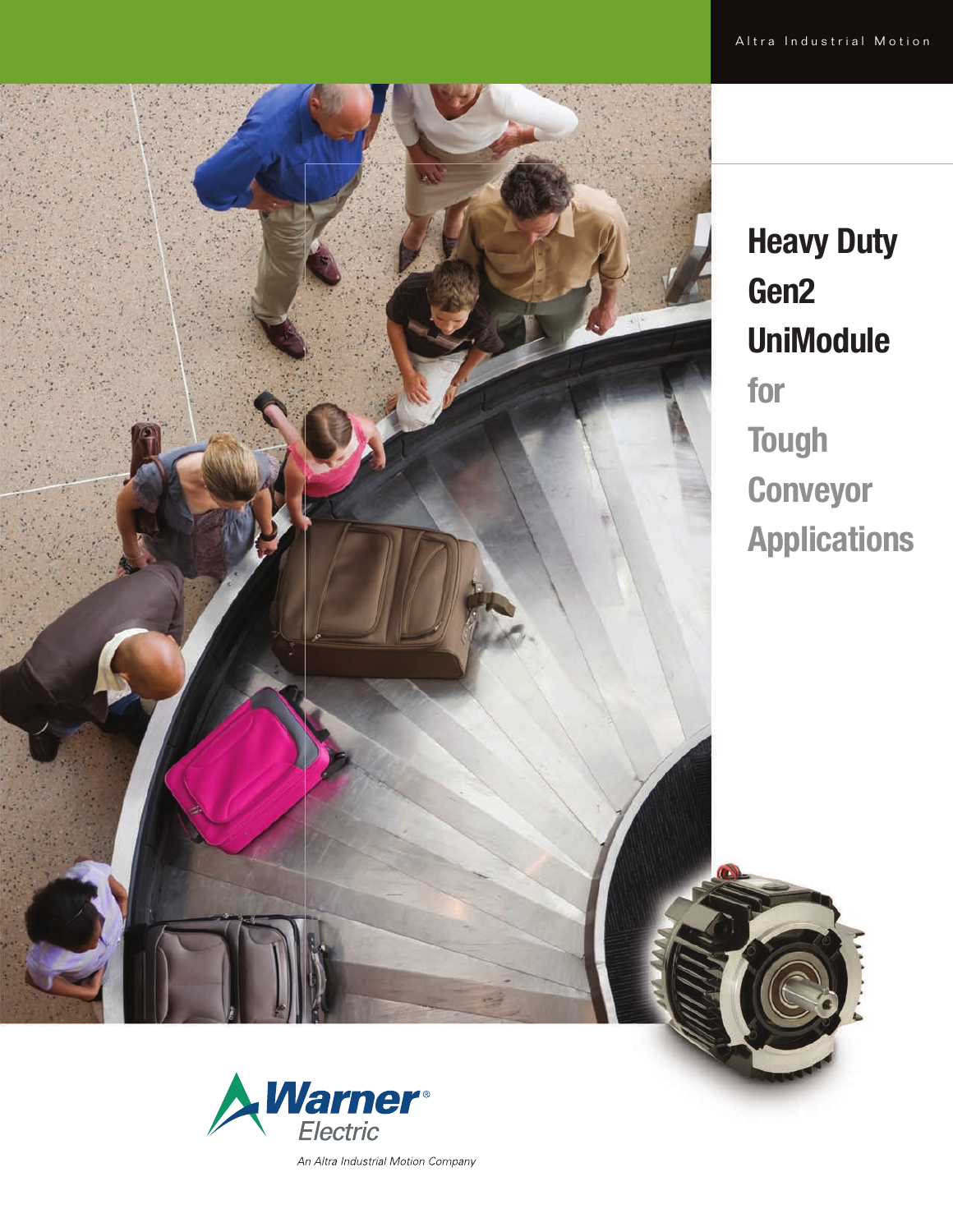Warner Electric | Heavy Duty Gen2 UniModule for Tough Conveyor Applications



**Two significant design modifications make the Heavy Duty Gen2 UniModule ideal for use in tough conveyor applications including baggage handling systems**



**Standard**

## **Modified Armature and Spline Hub**

The effective spline length increased by 83% resulting in a 44% decrease in spline compressive stress.

*Cycling conveyor test in laboratory environment* • HD Module had zero spline wear in 300,000 cycles



**Standard Heavy Duty**

## **Higher Load Capacity Bearing**

\*Calculated using 250 lbs. total belt load at 2 inches from module face. Bearing dynamic load capability\* increased by 47%.

## **Choose from two Heavy Duty models**

Fully assembled, pre-burnished and factory tested

## *For 143/145TC NEMA Frame, up to 2 hp:*

UM-180-1020, 90 vdc Part #5370-273-323 UM-180-1020, w/CBC-150 Part #5370-273-324



Optional Field Installable Cover Kit is available to create a fully enclosed unit.

Part #5370-101-076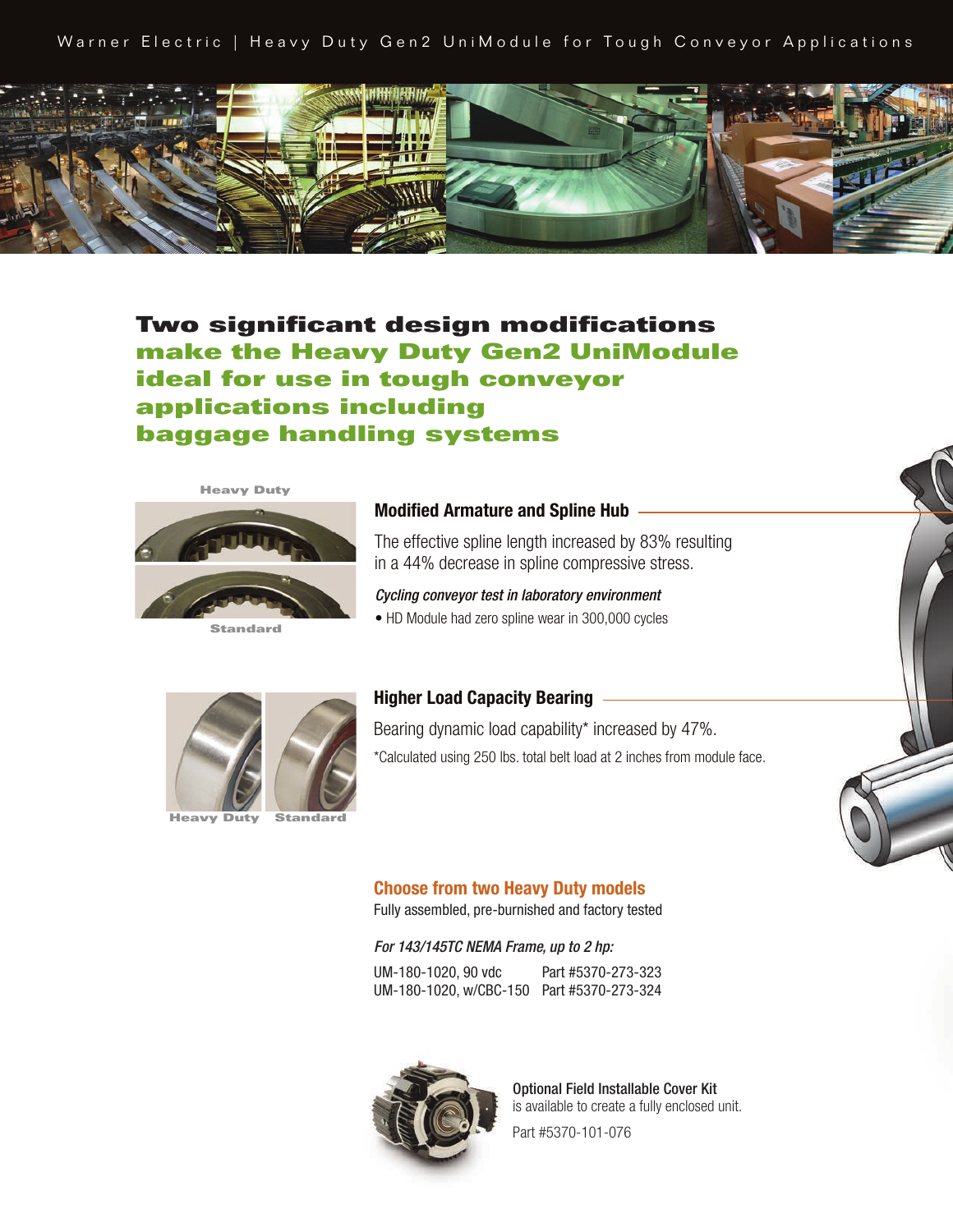

# **Standard Gen2 Features**

- Ease of installation bolt it down, wire it up
- NEMA C-face compatible mounting
- No adjustment required patented Autogaps™ automatically adjust for wear
- Electric motor grade bearings maintain tight concentricity and running efficiency
- Completely sealed coils
- Finned housing for maximum heat dissipation
- High torque, long life, lead-free, and asbestos-free friction material
- UL and cUL Listed

## **Module Accessories**

**Conduit Box** Part #5370-101-042<br>**CBC-150-1 Control** Part #6004-448-001 Part #6004-448-001

 $\mathbb{O}$ 

CBPC 3590 Control Part #6051-448-002

Clutch Brake Positioning Control is designed for airport baggage handling diverters. This dedicated control incorporates a counter system, control logic, and clutch/brake power supply for closed loop control operation. The CBC-3590 is a direct replacement of the CBC-1500 AFHC.